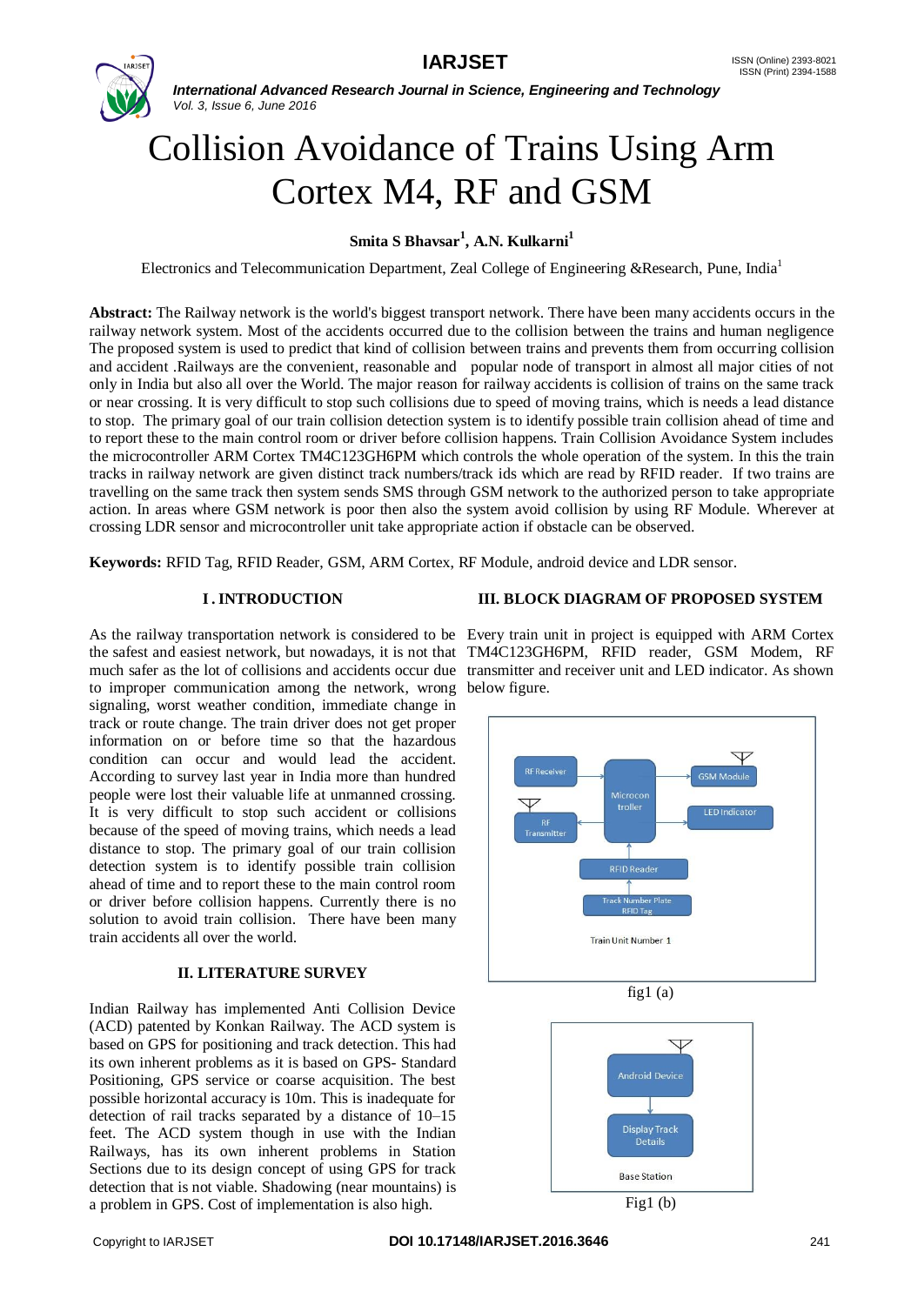





Fig.1 (d) Fig.1. (a) It shows train unit 1 (b) Base station unit (c) Crossing unit (d) It shows train unit 2

The train tracks are divided into segments with individual track segment number. Radio Frequency Identification (RFID) tags present at the beginning of each segment of track. Whenever any train pass over the RFID tag this track number read by the RFID reader is stored and send the SMS through GSM to the base monitoring station. Base station is made up of an android running mobile device with our train position tracking and monitoring application. Base station as shown in fig.1. (b) Checks that only one train should be there on same track. If more than one train are on same track and travelling towards each other then it generate warning message and send it to corresponding trains. So that corresponding actions can be D) GSM Modem: is a mobile communication modem, it taken by the motorman to avoid collision.

Second part of the project is RF transceiver module which is used in communication where there is no coverage of GSM. The communication between two trains will be done by RF transceiver module. Whenever the train pass is over the RF tag RF reader reads it and send it to the means variation of time division technique for receiver unit and through transmitter unit it transmit the communication. GSM digitizes and reduces the data and train number and track number to the neighboring train sends it down through a channel with two different types the RF communication is established among the adjacent of client data, each in its own particular time slot. The trains, which are in the range. If more than one train are on digital system has an ability to carry 64 kbps - 120 Mbps same track and travelling towards each other, depending upon detection of same track number, the system will alert the motorman by LED indicator to stop the train to avoid E) LDR Sensor**:** LDR's have low cost and simple mishap. The track is segmented in 15 km range so even if there is any possibility the accident can be stopped in dependent resistors are used near unmanned gate or 15km range.

Third part is at crossing or unmanned gate. It is made up of LDR sensor. It continuously monitor the crossing whether is any object is in between or not. In everywhere at level crossing between railroad and highway there are so many railway accidents. The fig .1.(c) shows the railway gate control system using ARM Cortex TM4C123GH6PM microcontroller. LDR sensors detect presence of an object. The microcontroller forms the main unit of the system. It receives input signal from the sensors and sends information through GSM to the base station so that appropriate action can be taken to stop the train if there is any object in between the crossing. Snap action switches are placed on the tracks so if train is crossing at unmanned gate, GSM modem will not send any message to base station.

#### **IV. HARDWARE USED**

A) RFID Tag and RF reader: Passive Radio Frequency Identification tags are used as track number plates. These plates are placed at the start of railway track at a distance of 10 Km. EM -18 used to read data from RFID tag.

B) RF Transceiver module: An RF transmitter receives serial data as radio signals and transmits it wirelessly through RF through its antenna connected at pin number 4. The transmission occurs at the rate of 1Kbps to 10Kbps. The transmitted data is received by an RF receiver, both transmitter and receiver operates at same frequency. The RF module is often used along with a pair of encoder/ decoder at 434 MHz

C) ARM Cortex TM4C123GH6PM: The ARM Cortex-M processor provides the core for a high-performance; lowcost platform that meets the needs of minimum memory implementation, reduced pin count, and low power consumption, while delivering outstanding and excellent computational performance and exceptional system response to interrupts. 32-bit ARM Cortex™-M4F operates on 80-MHz. 2Kb EEPROM, 256 Kb single cycle flash memory. Outstanding processing performance and combined with fast interrupt handling.

stands for global system for mobile communication (GSM). It is an open and digital cellular technique used for transmitting mobile voice and data services operates at the 850MHz, 900MHz, 1800MHz and 1900MHz different frequency bands. GSM system was developed as a digital system using time division multiple access (TDMA) of data rates.

structure. They are often used as light sensors. Light crossing to detect presences or absences of light. It works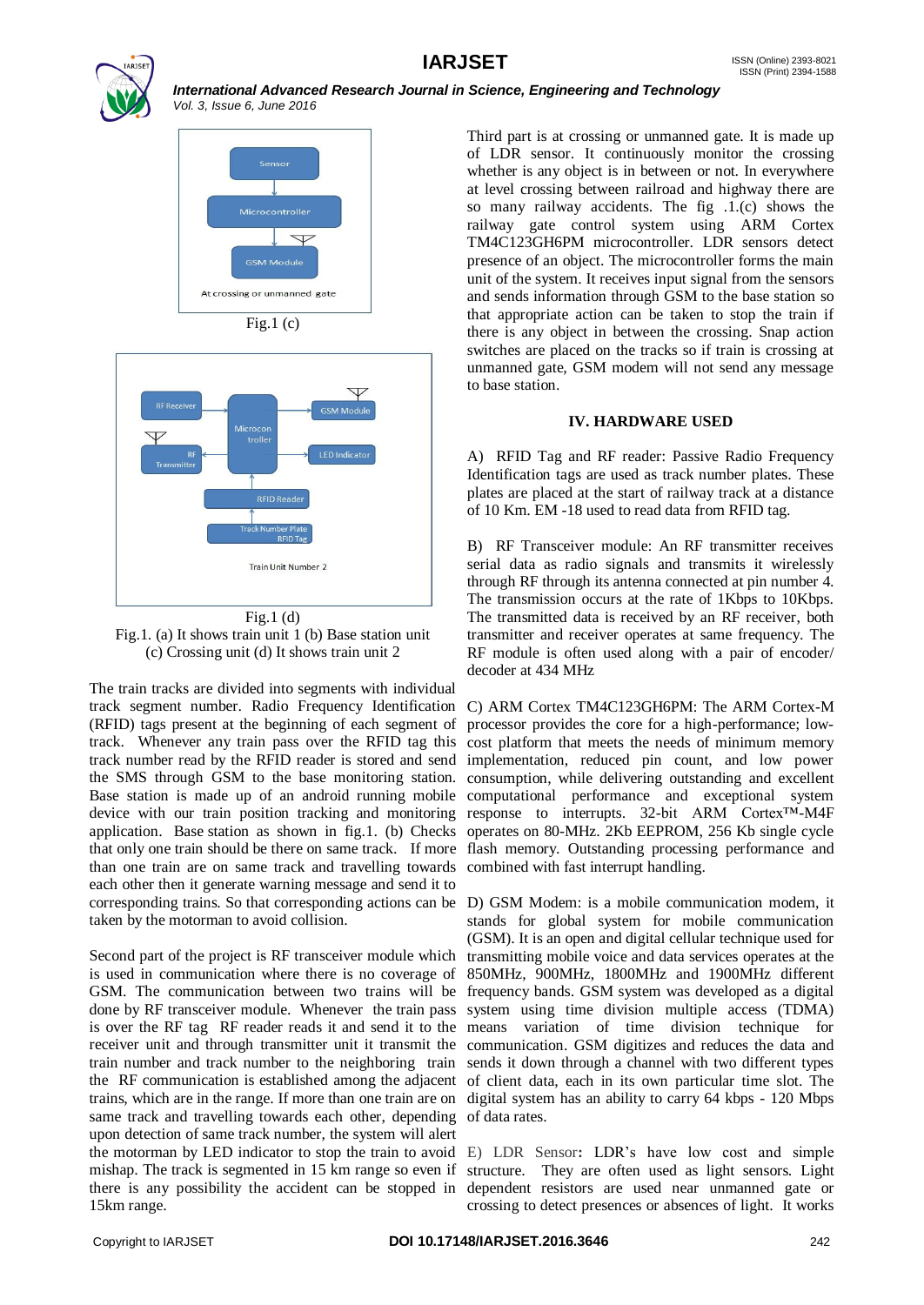

on the phenomenon of photo conductivity. Photo conductivity is an phenomenon in which the materials conductivity is increased when light is absorbed by the material.

F) Android Device: Google developed mobile operating system named Android. Here it is used as a base station with track mapping information. . It is used by several smart phones and tablets. Examples include the Sony Xperia, the Samsung Galaxy, and the Google Nexus One.

Train Collision Avoidance System includes the microcontroller ARM Cortex TM4C123GH6PM which controls the whole operation of the system. The RF ID and RF reader, GSM module, RF transmitter and RF Receiver, Sensor are interfaced with ARM microcontroller. The base unit consist of android device which includes entire data base of train no. and track no. through wire- less network i.e. GSM all units can communicate with each other.

#### **V. SOFTWARE USED**

Energia: For burning code in Arm Cortex microcontroller Energia software is used. Energia is an open source & community-driven integrated development environment (IDE) & software framework. Based on the Wiring framework, Energia provides an intuitive coding environment as well as a robust framework of easy-to-use functional APIs & libraries for programming a microcontroller.

MIT App Inventor 2: It is an application development tool with the help of this app it is possible to develop applications for android phone. MIT's App Inventor 2, is an excellent tool for learning mobile development The drag and drop mechanism is really simple and well thought out, and is quite useful as a teaching tool. App Inventor for Android is an open-source web application originally provided by Google, and now maintained by the Massachusetts Institute of Technology (MIT). Simple & easy-to-use code editor & compiler with built-in Serial Monitor/terminal.

# **VI. EXPERIMENTAL SETUP**



# **VII. EXPERIMENTAL RESULTS**









Fig.4. (d) Fig.4. (e)